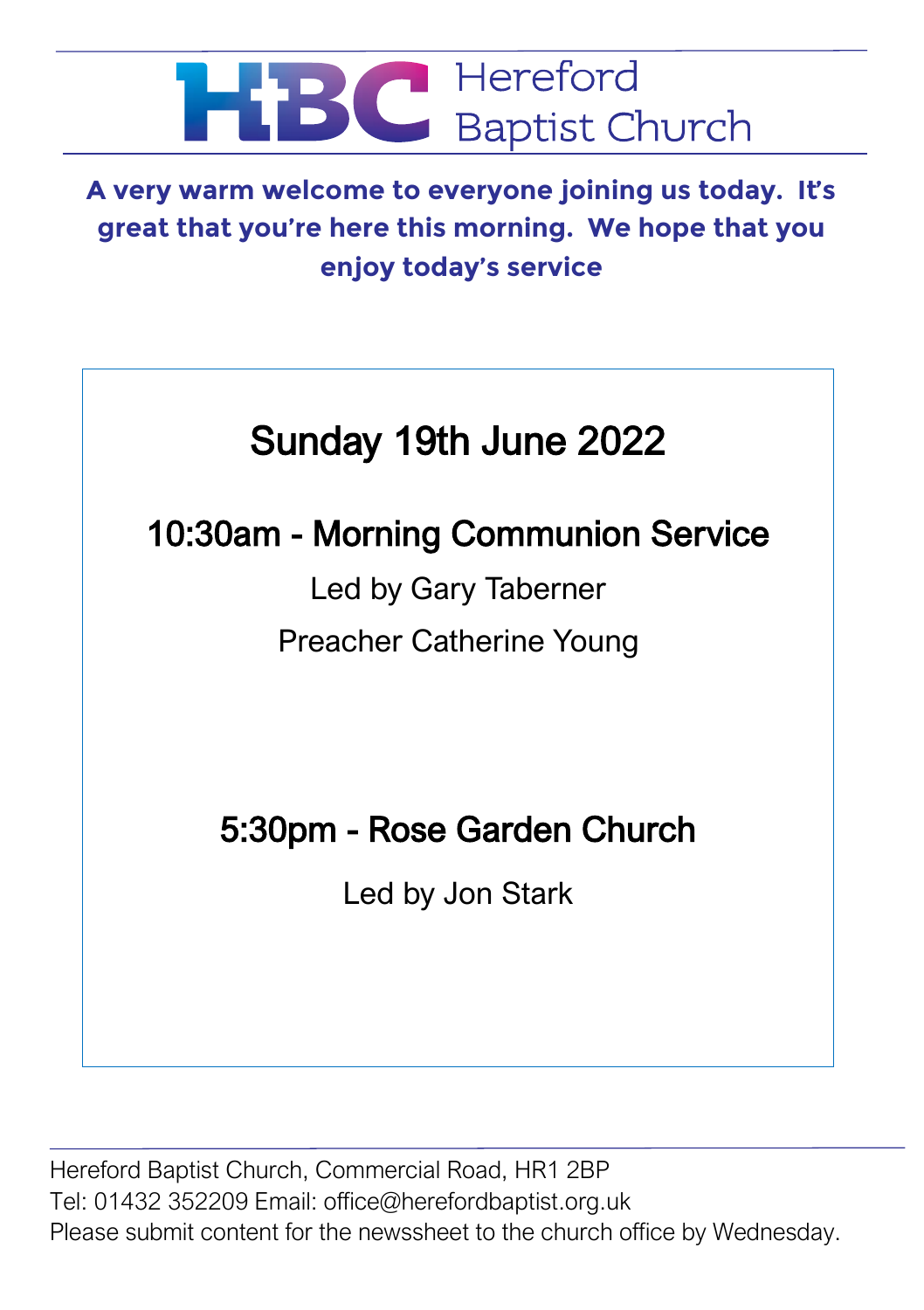# For Your Prayers

Please remember the following people and groups in your prayers this week:

- Sarah L who has had a fall at home and is recovering.
- Denise H who has problems with her breathing and is awaiting a CT scan in July as she has a shadow on her lung.
- Sheila T who has now left hospital.
- Rosemary and Anthony W for their health and wellbeing.
- Christine D who has gone back home this week from hospital and for her husband Jim.
- Dorothy and Gerald M who celebrate their Golden Wedding Anniversary on 24th June.
- Gwen C who is resident at Oaklands Nursing Home, and finding life hard at the moment.
- All the staff at Vennture and the services they provide to the vulnerable people in Herefordshire.
- The fellowship of HBC to share the love of Jesus with the people of Herefordshire.

Please inform Martin Foster of any pastoral care needs and prayer requests for the Church notice sheet.

### Mission Prayers– Myanmar

#### A Prayer for Myanmar

Heavenly Father, we can't imagine the grief, fear and pain facing our brothers and sisters in Myanmar. Heal the hurting, strengthen the weary, and encourage the fainthearted. Protect Your people and provide for all their needs. Thank You for powerful ways You are working through the church during this difficult time. Give Christians wisdom, revelation and boldness as they seek to respond to this worsening crisis. Soften the hearts of the military. In Jesus' powerful name we pray, Amen.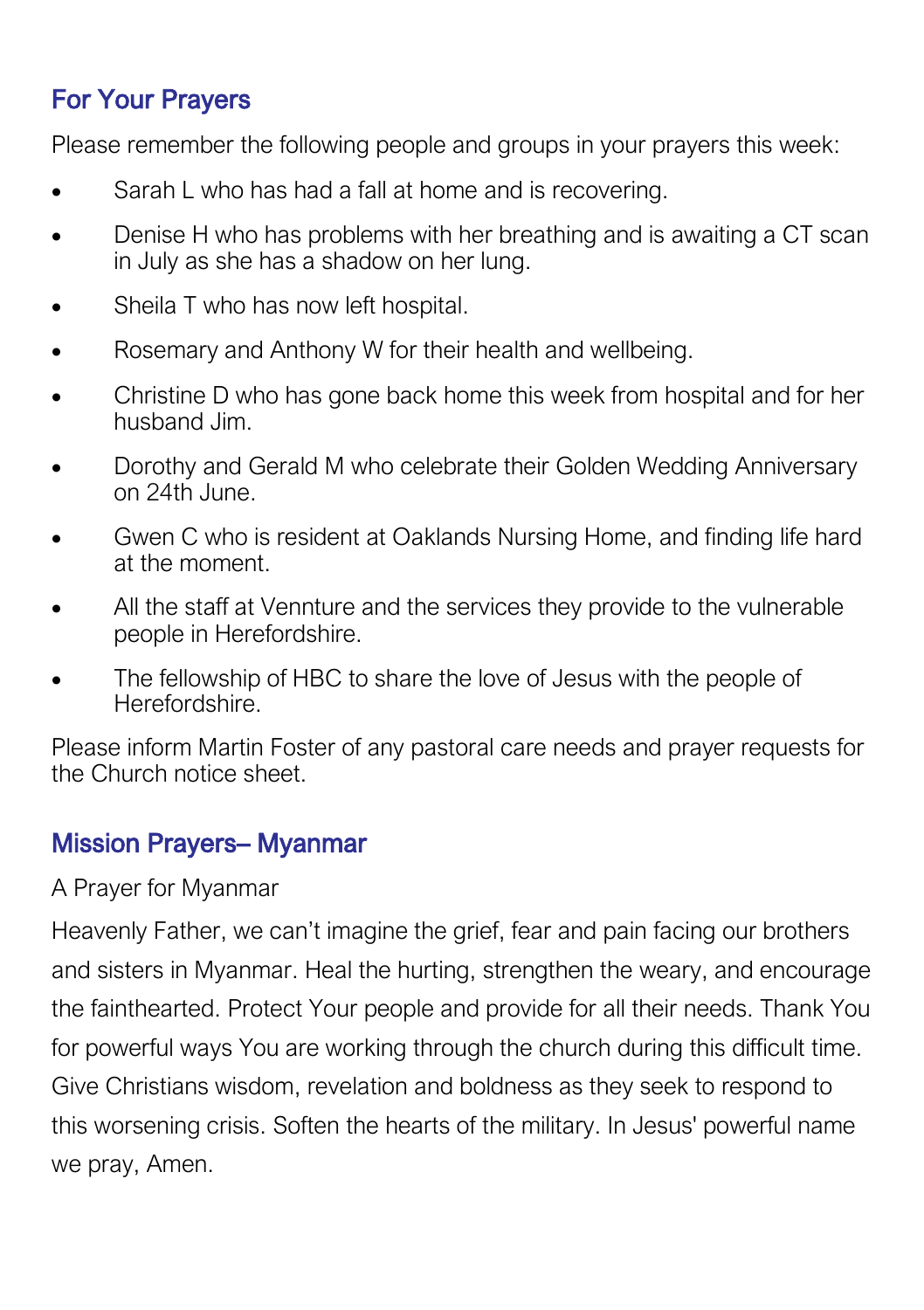#### **Notices**

#### Golden Wedding Anniversary **Celebration**

Dorothy and Gerald Marchant will be celebrating their Golden Wedding Anniversary on 24th June. They were married at HBC by Rev. William Cobley.

# **Communion**

It was agreed at the last church meeting to resume the sharing of 'real' elements as we did pre-COVID. Prepackaged cups will still be available for those who would prefer them. These will be made available for collection from the welcome desk when you arrive. We are asking for people who would be willing to serve communion, to enable people to be asked in advance of a Sunday morning. Please let the office know if this is something that you would be willing to do.

For future weeks, we are also looking for volunteers to wash up after communion. If you feel you could serve in this way, please contact either Jill Sillitoe or the office.

### Hannah's Fundraising for Nexus

As I'm graduating this year, it is my final chance to give something back to Nexus. They have given me so many opportunities over the last 3 years and I would love to be able to help Nexus continue so others can experience the same. I will be recording worship and

also walking 35 miles in order to raise funds for both Nexus and the crisis in Ukraine. If you would like to support me, then go to https:// www.crowdfunder.co.uk/p/hannahsrag-2022-fundraiser or put any cash in the offertory box in a marked envelope. Thanks, Hannah

#### Food Bank Donations and Link to Hope Shoeboxes

Donations for the Food Bank and shoebox items/ empty boxes can be dropped off in the foyer.

#### After Service Coffee

In order to cut down on the use of disposable cups, please remember to bring your own mug if possible.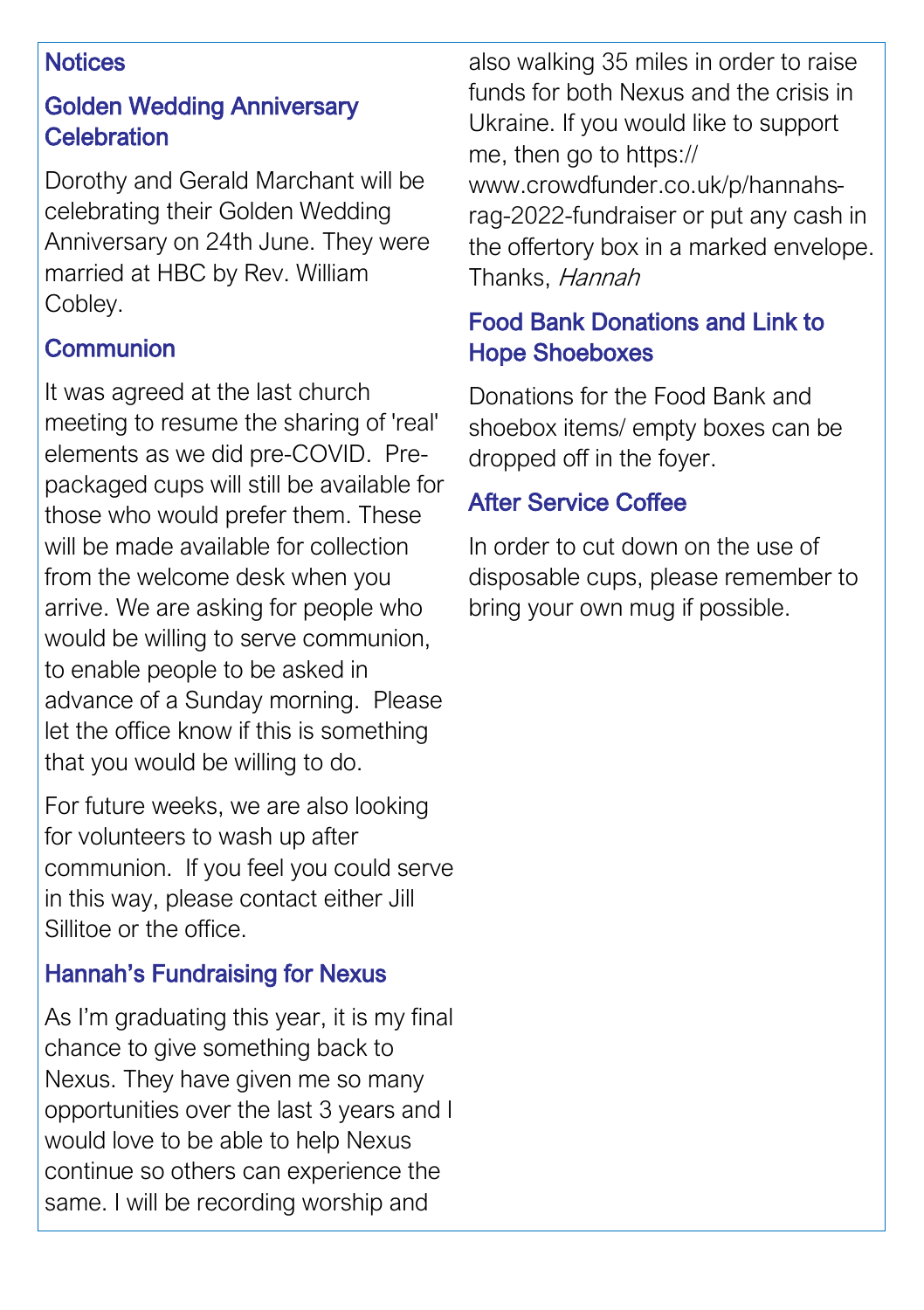| What's on this week   |                                                          |
|-----------------------|----------------------------------------------------------|
| <b>Monday:</b>        |                                                          |
| $9:30$ am             | Women's bible study                                      |
| 7:30 <sub>pm</sub>    | Church meeting (Members will receive details separately) |
| <b>Tuesday:</b>       |                                                          |
| 7.30pm                | Coleman's housegroup                                     |
| <b>Wednesday:</b>     |                                                          |
| 7am                   | Men's prayer meeting, middle hall                        |
| 5pm-9pm               | Youth—5pm food, 5-7pm Wildfires; 6:30-8:30pm Pulses      |
| 7:30 <sub>pm</sub>    | Freeman's housegroup                                     |
| Thursday:             |                                                          |
| 10am-1pm              | Craft and Chat                                           |
| Friday:               |                                                          |
| 10am-11.45am Tot Stop |                                                          |
|                       |                                                          |

BMS Birthdays: 23rd Alan Y